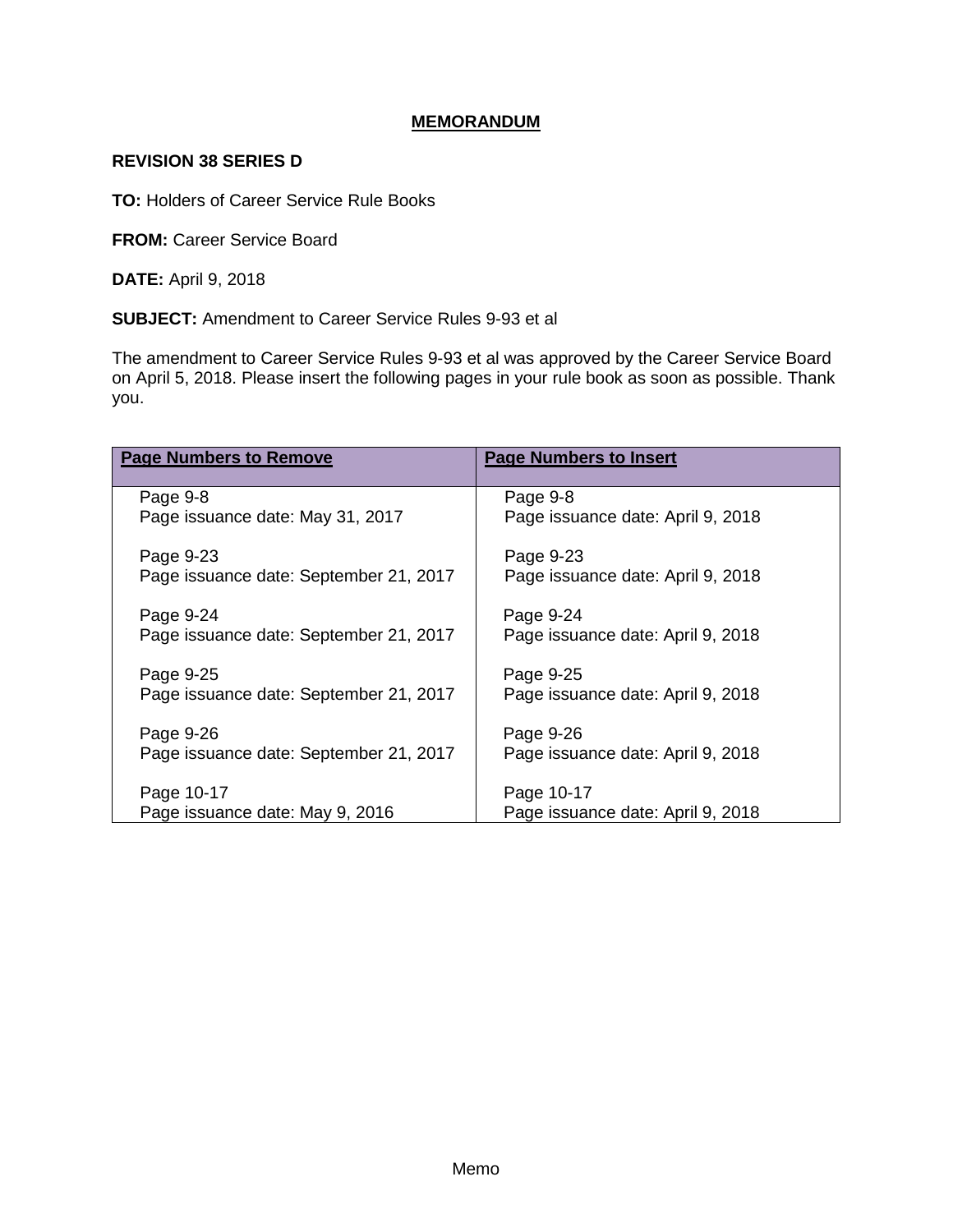#### Section 9-40 Pay Adjustment for On-Call Employees (Revised April 9, 2018; Rule Revision Memo 38D)

On-Call employees are not eligible for merit increases and merit payments. However, an appointing authority may grant on-call employees who have served a minimum of three hundred (300) hours in the year preceding the date of the proposed increase a pay increase not to exceed the average percentage merit increase established by the annual appropriation ordinance and Rule 13 PAY FOR PERFORMANCE for the year of the proposed increase. The pay increase permitted under this rule shall not exceed the range maximum of the applicable range and shall not be granted more than once in a year period from the pay increase effective date.

Section 9-50 Pay Differentials and Pay Practices (Re-numbered December 21, 2012; Rule Revision Memo 66C)

> 9-51 Shift Differential (Revised September 14, 2008; Rule Revision Memo 31C)

# A. Employee eligibility:

- 1. Employees in classifications in non-exempt pay schedules are eligible for shift differential, unless the employee is eligible for the health care differential as provided in this Rule 9 **PAY ADMINISTRATION**.
- 2. Employees in classifications in exempt pay schedules are not eligible for shift differential, unless the employee is in a classification:
	- a. In which the Board has approved overtime based on community practice (unless also eligible for the health care differential as provided in this Rule 9 **PAY ADMINISTRATION**); or
	- b. Which is a first-line supervisory classification in which the employee's primary duties include the direct supervision of employees who have no subordinate supervisors and are receiving shift differential for the time the employee is supervising them.
- 3. Employees in classifications in community rate pay schedules are not eligible for shift differential. (Revised May 31, 2017; Rule Revision Memo 27D)
- 4. The OHR Executive Director, upon the request of an appointing authority, may allow a department or agency to exclude otherwise eligible employees from receiving shift differential based on community practice. Requests based on other reasons require submission by the OHR Executive Director and approval by the Board.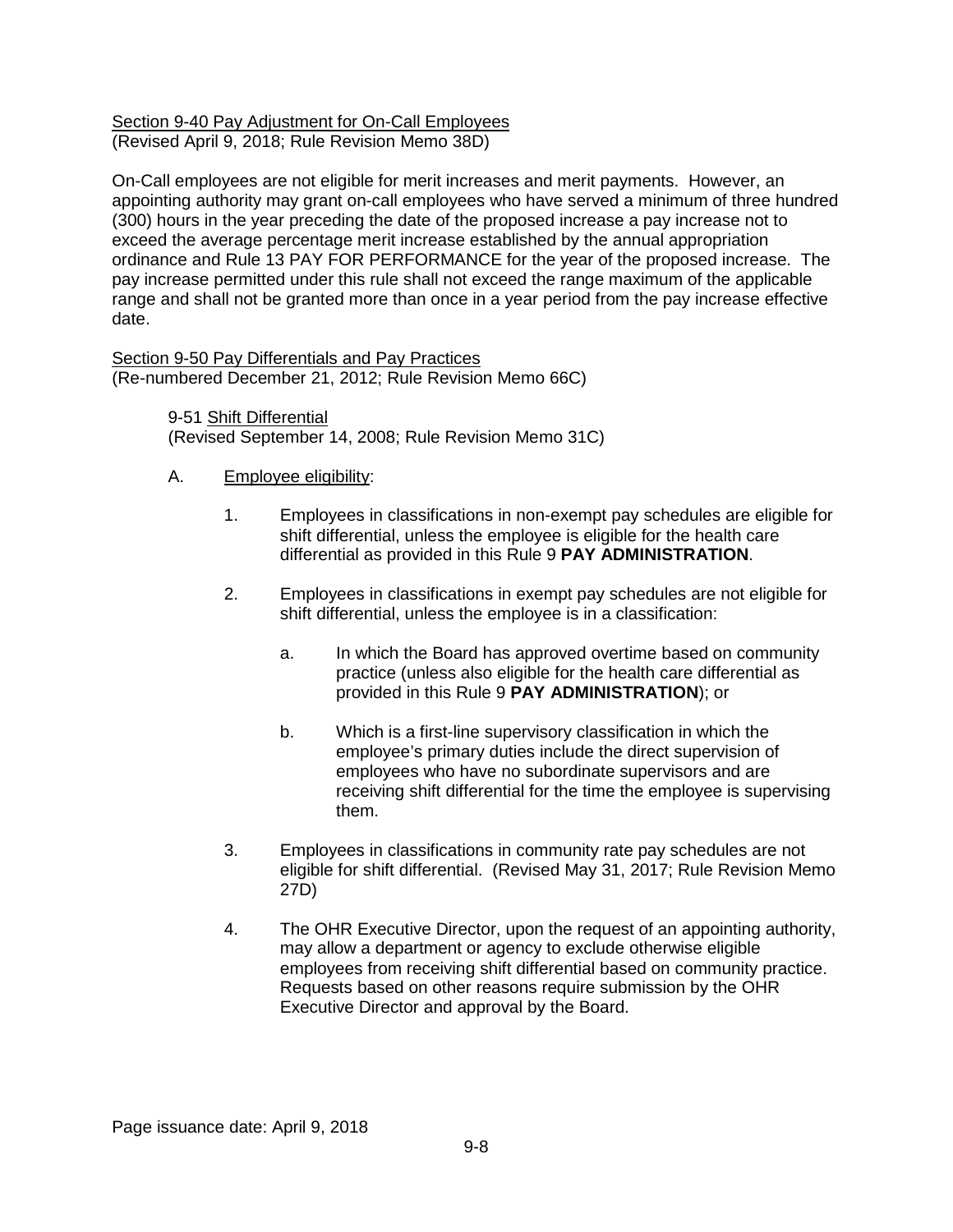### D. Nine/eighty schedule:

Under a nine/eighty schedule, employees are scheduled to work nine (9) hours per day, four (4) days per work week, and four (4) hours on one day of the work week. The start and end date of the work week must be changed so that the work week does not contain more than forty (40) hours of scheduled work. This is accomplished by having the work week begin in the middle of the day on which the four (4) hour shift is scheduled, and end in the middle of that day a week later. This day is the flex day, upon which the employee will work eight (8) hours every other week, and will have off the rest of the time. Days off shall be scheduled consecutively wherever possible, provided, however, that the flex day may be scheduled on any day during the work week in order to prevent staff shortages on any workday.

### E. Alternate work schedules:

The appointing authority may establish an alternate work schedule when neither the standard work week nor any of the special work schedules set forth in this section permit the department or agency to provide necessary services.

# F. Telecommuting:

- 1. Telecommuting is the practice of working at home or from a site other than a department or agency's central workplace. It is a work alternative which appointing authorities may offer to or require of employees.
- 2. Telecommuting is not an employee benefit but an alternative method of meeting the City's needs. Telecommuting is a privilege and an appointing authority has the right to refuse to make telecommuting available to an employee and to terminate a telecommuting arrangement at any time.
- 3. Employees may express a desire not to telecommute and appointing authorities should consider employees' wishes along with the needs of the City in making a final determination.
- 4. Permission to telecommute shall be conditioned on compliance with the telecommuting guidelines established by the OHR Executive Director (see Appendix).

## Section 9-90 Overtime

9-91 Policy (Revised April 9, 2018; Rule Revision Memo 38D)

A. In accordance with the FLSA, all work performed in excess of forty (40) hours per week by non-exempt employees shall be designated overtime work for the purposes of compensation. Overtime compensation for non-exempt employees may be paid either in cash or in compensatory time off, at the discretion of the appointing authority. The appointing authority shall inform employees of the department's or agency's overtime compensation policy.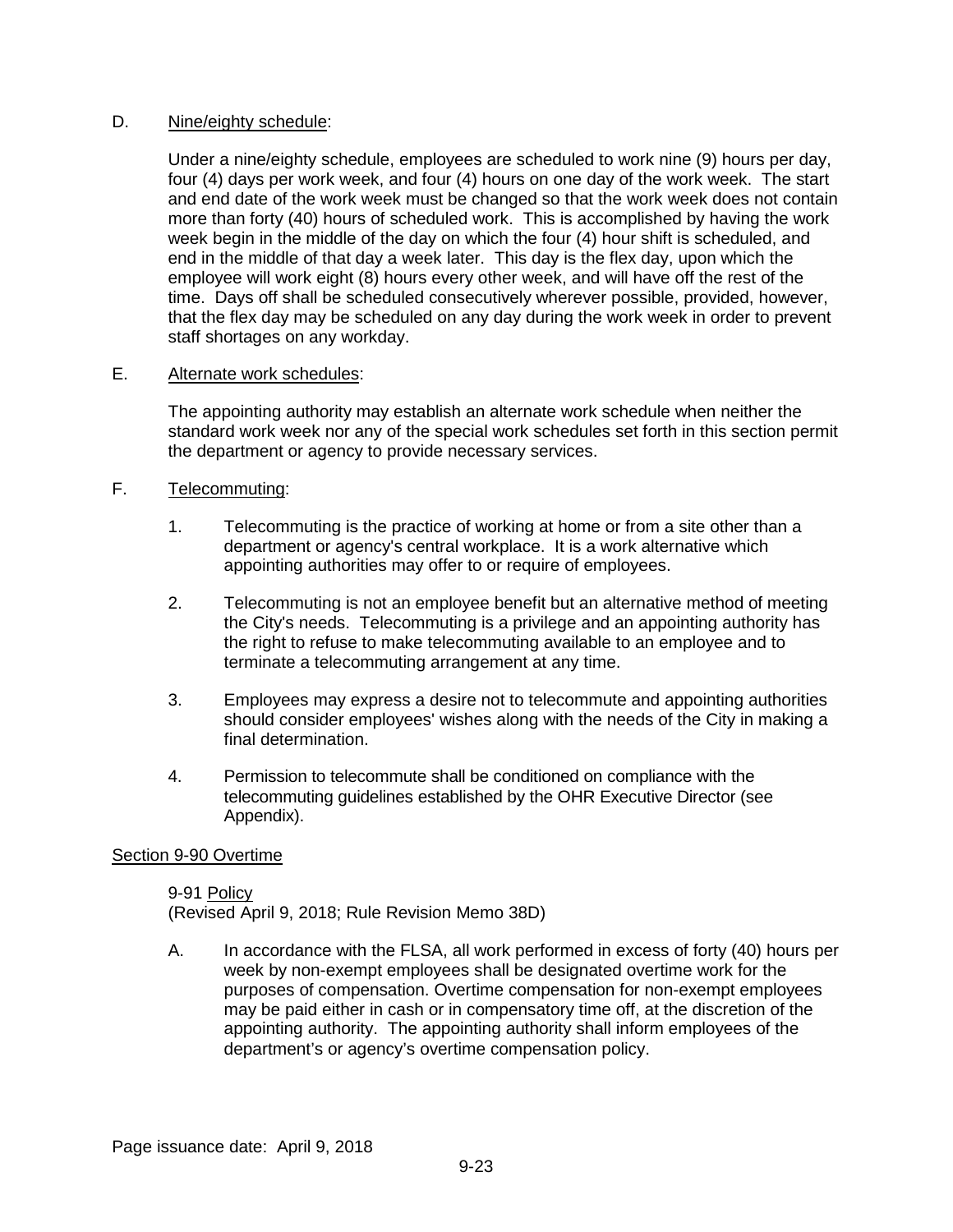- 1. Non-exempt employees who work overtime and are paid in cash shall receive compensation at the rate of one and one-half (1½) times the regular rate of pay applicable to the position. The regular rate of pay shall be computed as follows:
	- a. Multiply the hourly rate by the employee's actual hours of work in the work week to determine the weekly salary equivalent.
	- b. Total the weekly salary equivalent plus all payments for differentials, standby, and any other compensation required by the FLSA to be included in the regular rate of pay for the work week, and divide by the number of hours the employee actually worked during that week.
- 2. Non-exempt employees who work overtime and are paid in compensatory time off shall accrue compensatory time at the rate of one and one-half (1½) times the overtime hours worked. An employee who has accumulated eighty (80) hours of compensatory time and is required to work overtime shall only be paid for such overtime in cash.
- B. If a paid holiday, a period of paid leave, or use of compensatory time occurs during a work week, such time shall be counted as time worked when determining whether an employee has worked overtime. Time spent taking courses outside of the normal work day shall not be counted as time worked, even if the employee receives paid training leave to take the courses, unless the City has required the employee to take the course.
- C. Unpaid leave shall not count as time worked.
- D. The hours worked as an election judge by an employee shall not be counted as time worked for the purposes of determining overtime eligibility. If an employee wishes to work as an election judge during a regularly scheduled shift, the employee must request leave from the appointing authority.
- 9-92 Criteria for Authorizing Overtime Work
- A. Overtime work shall be authorized to provide essential City services when such services cannot otherwise be provided by regular or special work schedules. Except in cases of emergency, overtime work shall be authorized and assigned in advance by an employee's supervisor or other designated individual. Working unauthorized overtime may be grounds for discipline, up to and including dismissal.
- B. When an employee has been assigned work outside of his or her normal work schedule, such overtime shall be subject to the same reporting requirements as regular work hours. Failure to report for such work may be cause for disciplinary action, up to and including dismissal.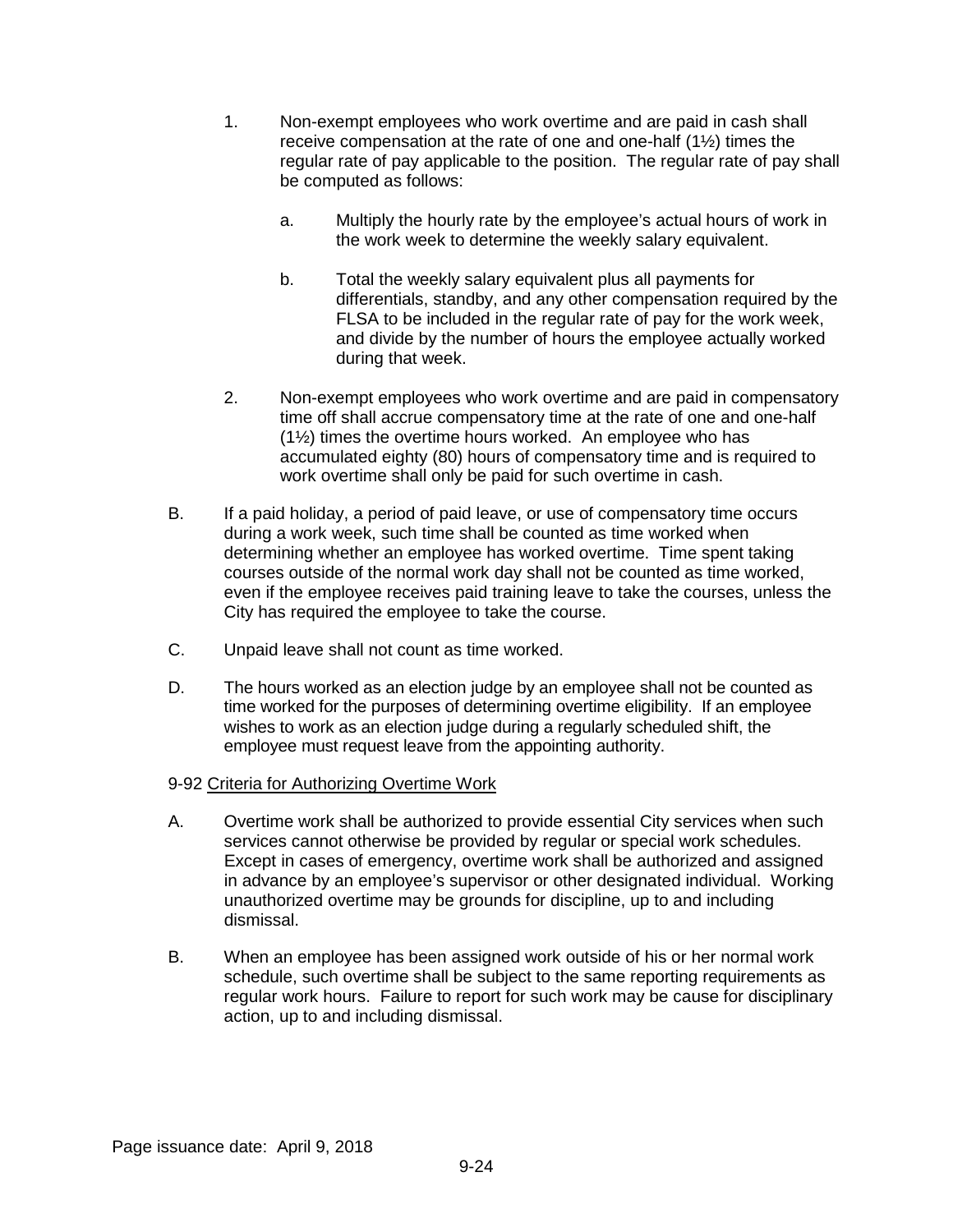#### 9-93 Overtime Exceptions

(Revised April 9, 2018; Rule Revision Memo 38D)

- A. Employees in overtime exempt classes as defined by the FLSA shall not receive overtime pay, except in the following situations:
	- 1. Based on community practice, the OHR Executive Director may grant an exception to the overtime exclusion for a designated classification or classifications. The overtime rate shall be one and one-half (1½) times the hourly rate of pay applicable to that position.
	- 2. Career Service employees who are employed by the City and County of Denver and work for DHHA in exempt classifications in the Healthcare occupational group shall receive the same exceptions to overtime exclusion as comparable classifications at DHHA, not in the Career Service.
	- 3. Upon the request of an appointing authority, the OHR Executive Director may grant an exception to the overtime exclusion for a specified period of time when the employee or employees will provide services for the City during declared emergencies or when compelling operational needs exist. The overtime rate shall be the straight time hourly rate of pay applicable to that position, however if the employee performs greater than forty (40) hours of non-exempt services in the work week, the overtime rate shall be one and one-half (1½) times the hourly rate of pay applicable to that position.
	- 4. Based on community practice, as approved by the OHR Executive Director, FLSA overtime exempt, first level supervisory classes shall receive overtime only under the circumstances outlined below:
		- a. Scheduled overtime occurring in a holiday week;
		- b. Overtime related to after-hour emergency response duties;
		- c. Publicly scheduled events requiring infrastructure support; and
		- d. Snow removal activities.

The overtime rate shall be one and one-half  $(1/2)$  times the hourly rate of pay applicable to that position.

5. Upon the request of an appointing authority, the Office of Human Resources may grant an exception to the overtime exclusion for employees when the employee will provide snow removal and snow operations duties for the City. The overtime rate shall be the straight time hourly rate of pay applicable to that position, however if the employee performs greater than forty (40) hours of non-exempt services in the work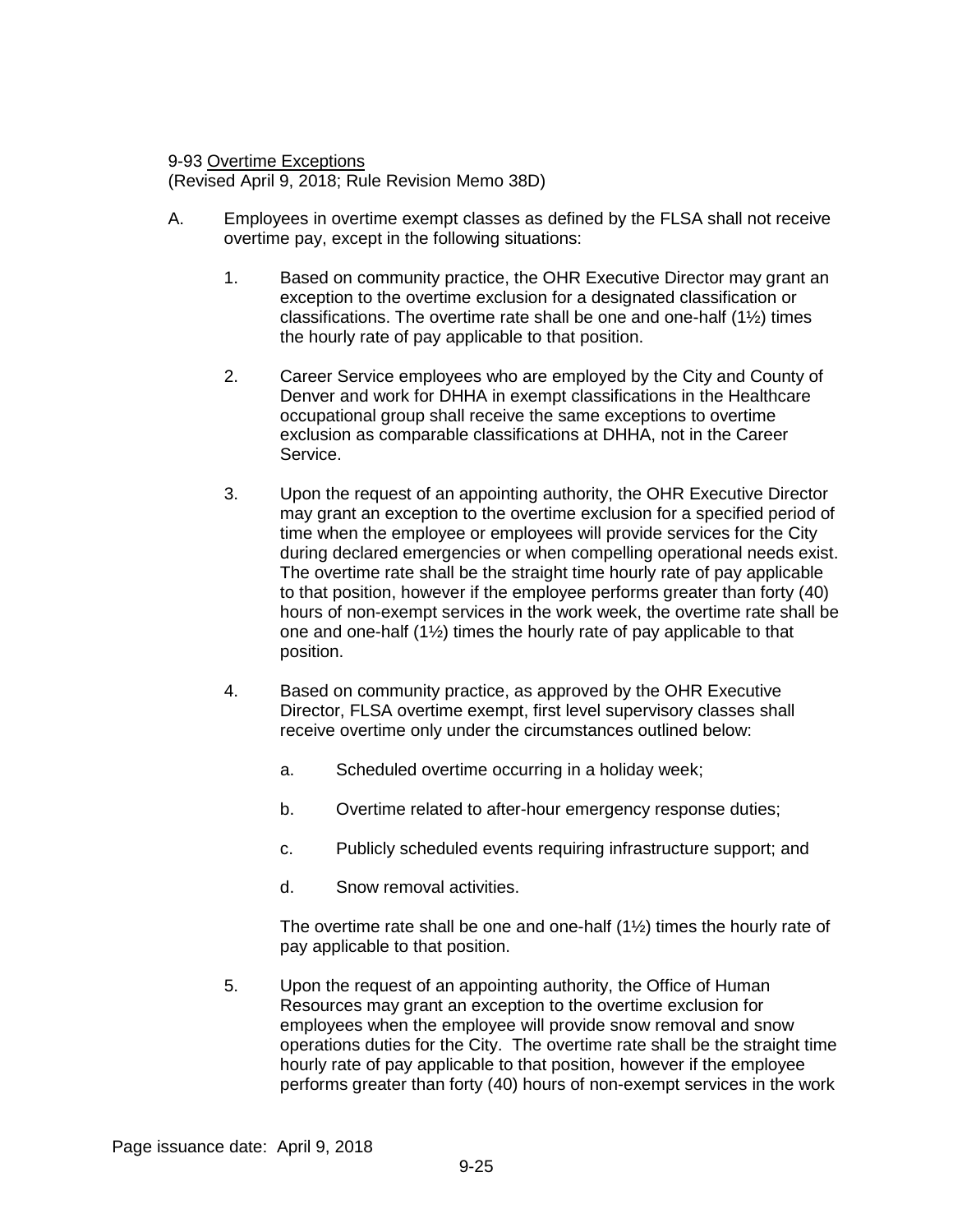week, the overtime rate shall be one and one-half  $(1\frac{1}{2})$  times the hourly rate of pay applicable to that position.

- B. The hourly rate of pay for purposes of overtime compensation under this Rule 9-93 shall be computed by dividing the employee's annual salary by 52 and then dividing by the regular weekly hours of the position.
- C. Overtime compensation for eligible exempt employees shall be paid in cash. Exempt employees eligible for overtime pay shall not accrue or use compensatory time in lieu of pay, except for Holiday Compensatory Time as defined in Rule 10 PAID LEAVE.

Section 9-100 Record Keeping (Revised April 1, 2008; Rule Revision Memo 26C)

- A. Responsibility for maintaining time and compensation records may be vested in the Department of Finance, the OHR, or the agencies, as may be agreed among them from time to time.
- B. The content of these records shall be governed by guidelines established by the OHR (see Appendix).
- C. These records shall be retained for a minimum of six (6) calendar years, in a location where they would be available for inspection within seventy-two (72) hours from the date when requested by the Wages and Hours Administrator or designees.